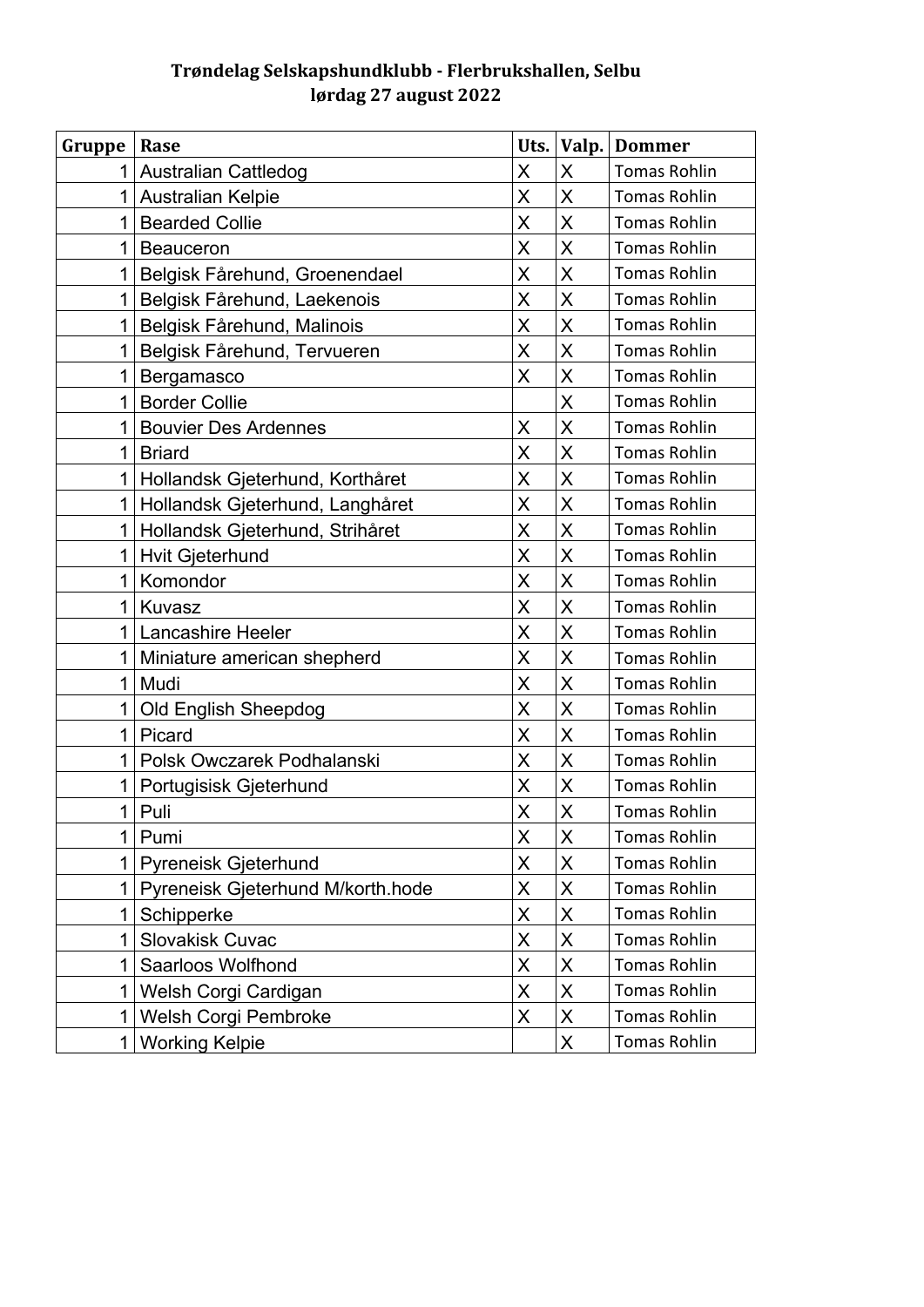| Gruppe         | Rase                          | Uts. | Valp. | <b>Dommer</b> |
|----------------|-------------------------------|------|-------|---------------|
|                | 2 Affenpinscher               | X    | X     | John Bond     |
| $\overline{2}$ | Aidi                          | X    | X     | John Bond     |
|                | 2 Appenzeller Sennenhund      | X    | X     | John Bond     |
|                | 2 Argentinsk Dogge            | X    | X     | John Bond     |
| $\overline{2}$ | <b>Berner Sennenhund</b>      | X    | X     | John Bond     |
| $\overline{2}$ | <b>Boxer</b>                  | X    | X     | John Bond     |
| $\overline{2}$ | <b>Bullmastiff</b>            | Χ    | Χ     | John Bond     |
| $\overline{2}$ | Dansk-svensk Gårdshund        | X    | X     | John Bond     |
| $\overline{2}$ | Dvergpinscher                 | X    | X     | John Bond     |
| 2              | <b>Engelsk Bulldog</b>        | X    | X     | John Bond     |
| $\overline{2}$ | Fila Brasileiro               | X    | X     | John Bond     |
| $\overline{2}$ | Leonberger                    | X    | X     | John Bond     |
|                | 2 Newfoundlandshund           |      | X     | John Bond     |
| $\overline{2}$ | Pinscher                      | X    | X     | John Bond     |
| $\overline{2}$ | Pyreneerhund                  | X    | X     | John Bond     |
|                | 2 Rottweiler                  | X    | X     | John Bond     |
| $\overline{2}$ | <b>Russisk Sort Terrier</b>   | X    | X     | John Bond     |
| $\overline{2}$ | Sankt Bernhardshund Korthåret | X    | X     | John Bond     |
| $\overline{2}$ | Sankt Bernhardshund Langhåret | X    | X     | John Bond     |
| $\overline{2}$ | Tosa                          | Χ    | Χ     | John Bond     |
|                | 2 Østerriksk Pinscher         | X    | X     | John Bond     |

| Gruppe | Rase                               | Uts.               | Valp.              | <b>Dommer</b>   |
|--------|------------------------------------|--------------------|--------------------|-----------------|
|        | 3 Airedale Terrier                 | X                  | X                  | Karen Gilliland |
|        | 3 Amerikansk Naken Terrier         | X                  | X                  | Karen Gilliland |
|        | 3 Amerikansk Staffordshire Terrier | X                  | X                  | Karen Gilliland |
|        | 3 Australsk Terrier                | $\pmb{\mathsf{X}}$ | X                  | Karen Gilliland |
| 3      | <b>Bedlington Terrier</b>          | X                  | X                  | Karen Gilliland |
|        | 3 Biewer Terrier                   | X                  | X                  | Karen Gilliland |
|        | 3 Border Terrier                   | X                  | X                  | Karen Gilliland |
|        | 3 Bull Terrier                     | X                  | X                  | Karen Gilliland |
|        | 3 Cairn Terrier                    | X                  | X                  | Karen Gilliland |
| 3      | <b>Cesky Terrier</b>               | X                  | X                  | Karen Gilliland |
|        | 3 Dandie Dinmont Terrier           | X                  | X                  | Karen Gilliland |
|        | 3 Engelsk Toy Terrier              | X                  | $\sf X$            | Karen Gilliland |
|        | 3 Fox Terrier Glatthåret           | X                  | X                  | Karen Gilliland |
|        | 3 Fox Terrier Ruhåret              | $\pmb{\mathsf{X}}$ | $\pmb{\mathsf{X}}$ | Karen Gilliland |
|        | 3 Irish Glen Of Imaal Terrier      | X                  | X                  | Karen Gilliland |
|        | 3 Irish Softcoated Wheaten Terrier | X                  | X                  | Karen Gilliland |
|        | 3 Irsk Terrier                     | X                  | X                  | Karen Gilliland |
|        | 3 Jack Russell Terrier             | X                  | X                  | Karen Gilliland |
|        | 3   Kerry Blue Terrier             | X                  | X                  | Karen Gilliland |
|        | 3 Lakeland Terrier                 | X                  | X                  | Karen Gilliland |
|        | 3 Manchester Terrier               | X                  | $\pmb{\mathsf{X}}$ | Karen Gilliland |
|        | 3 Miniature Bull Terrier           | X                  | X                  | Karen Gilliland |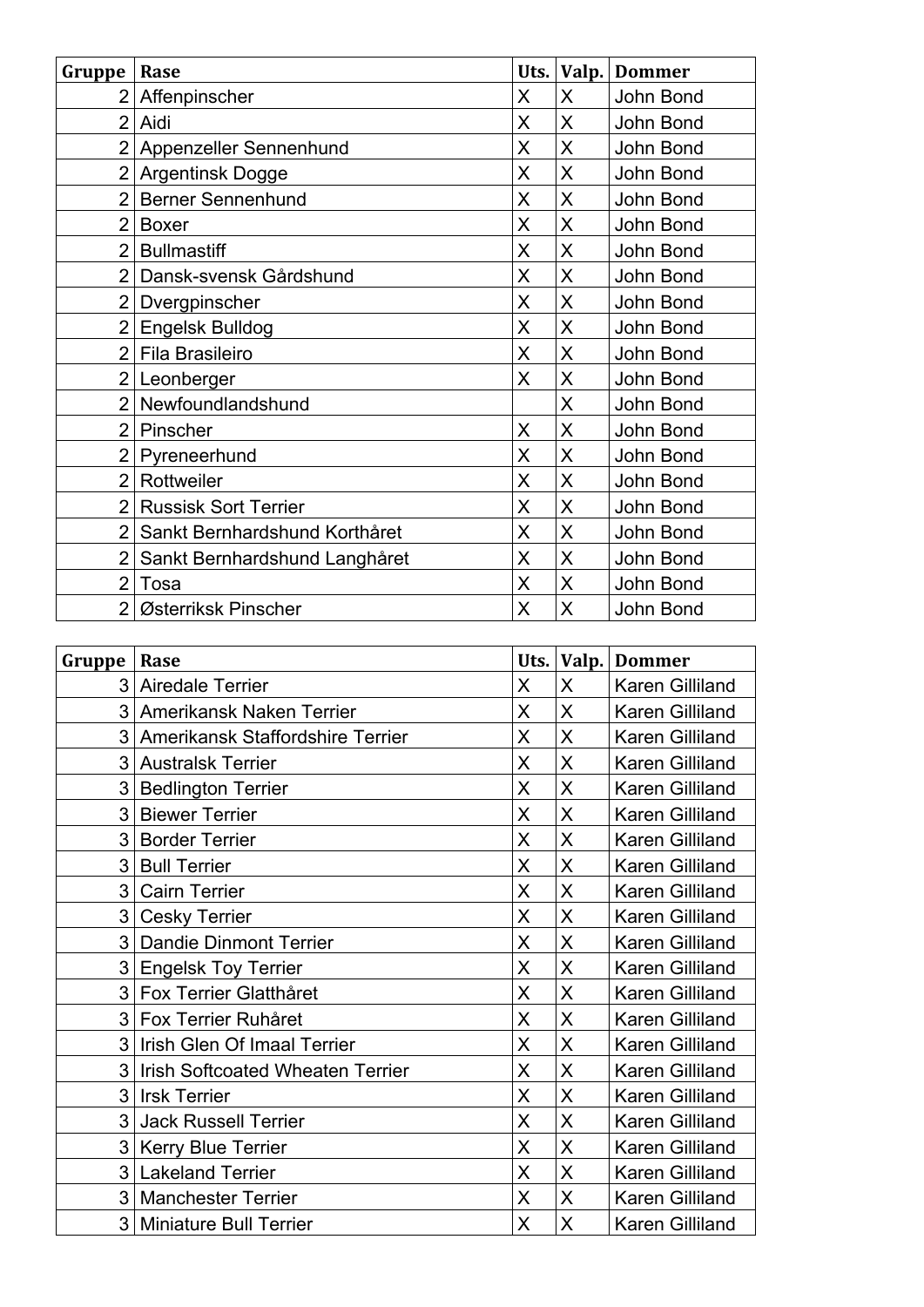| 3 Nihon Teria                 | X | X | <b>Karen Gilliland</b> |
|-------------------------------|---|---|------------------------|
| 3 Norfolk Terrier             | X | X | <b>Karen Gilliland</b> |
| 3 Norwich Terrier             | X | X | Karen Gilliland        |
| 3 Parson Russell Terrier      | X | X | Karen Gilliland        |
| 3 Sealyham Terrier            | X | X | Karen Gilliland        |
| 3 Silky Terrier               | X | X | <b>Karen Gilliland</b> |
| 3 Skotsk Terrier              | X | X | Karen Gilliland        |
| 3 Skye Terrier                | X | X | <b>Karen Gilliland</b> |
| 3 Staffordshire Bull Terrier  | X | X | Jasna Matejcic         |
| 3 Tenterfield terrier         | X | X | <b>Karen Gilliland</b> |
| 3 Terrier Brasileiro          | X | X | Karen Gilliland        |
| 3 Toy Fox Terrier             | X | X | <b>Karen Gilliland</b> |
| 3 Welsh Terrier               | X | X | Karen Gilliland        |
| 3 West Highland White Terrier | Χ | X | Karen Gilliland        |
| 3 Yorkshire Terrier           | X | X | Karen Gilliland        |

| Gruppe          | Rase                       |   | Uts. Valp.                | <b>Dommer</b>  |
|-----------------|----------------------------|---|---------------------------|----------------|
| $\vert 4 \vert$ | Dachshund Korthåret        | X | $\boldsymbol{\mathsf{X}}$ | Jasna Matejcic |
| $\overline{4}$  | Dachshund Langhåret        | X | $\boldsymbol{\mathsf{X}}$ | Jasna Matejcic |
|                 | 4 Dachshund Strihåret      | X | $\times$                  | Jasna Matejcic |
| 4               | Dvergdachshund Korthåret   | X | X                         | Jasna Matejcic |
| 4               | Dvergdachshund Langhåret   | X | $\times$                  | Jasna Matejcic |
|                 | 4 Dvergdachshund Strihåret | X | $\times$                  | Jasna Matejcic |
|                 | 4 Kanindachshund Korthåret | X | $\boldsymbol{\mathsf{X}}$ | Jasna Matejcic |
|                 | 4 Kanindachshund Langhåret | X | $\mathsf{X}$              | Jasna Matejcic |
|                 | 4 Kanindachshund Strihåret | X | Χ                         | Jasna Matejcic |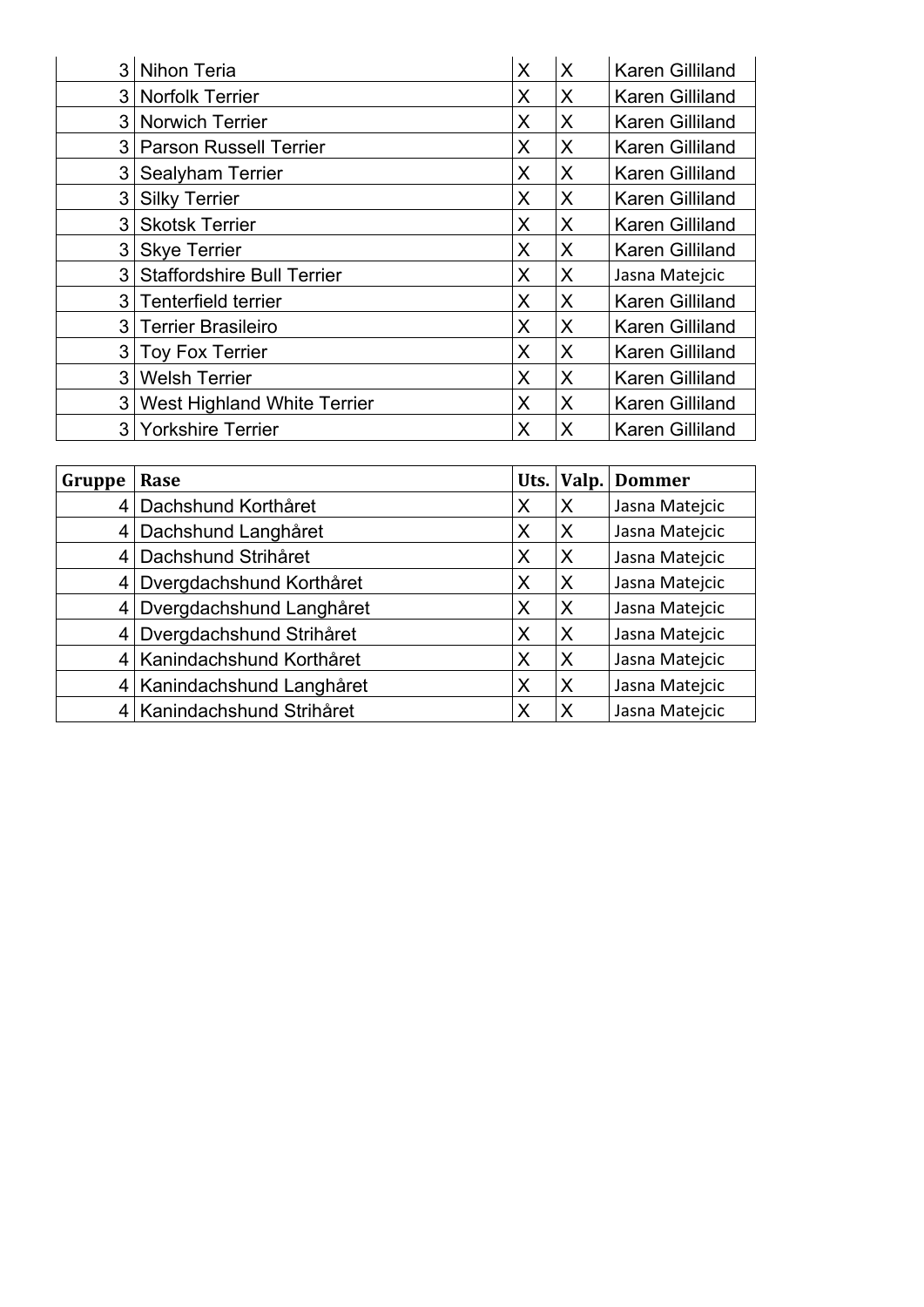| Gruppe | Rase                                | Uts. $ $                |                         | Valp. Dommer |
|--------|-------------------------------------|-------------------------|-------------------------|--------------|
| 5      | Alaskan Malamute                    | X                       | X                       | Jean Lawless |
| 5      | Basenji                             | X                       | X                       | Jean Lawless |
| 5      | Canaanhund                          | X                       | X                       | John Bond    |
| 5      | Chow Chow                           | X                       | X                       | Jean Lawless |
| 5      | Dansk spitz                         | $\overline{\mathsf{X}}$ | X                       | John Bond    |
| 5      | Etnahund                            | X                       | X                       | John Bond    |
| 5      | Eurasier                            |                         | X                       | John Bond    |
| 5      | Faraohund                           | X                       | X                       | John Bond    |
| 5      | <b>Finsk Lapphund</b>               | X                       | X                       | Jean Lawless |
| 5      | Grosspitz                           | X                       | X                       | John Bond    |
| 5      | Hokkaido                            | X                       | X                       | John Bond    |
| 5      | Islandsk Fårehund                   | X                       | X                       | John Bond    |
| 5      | Japansk Spisshund                   | $\overline{\mathsf{X}}$ | X                       | Jean Lawless |
| 5      | Kai                                 | X                       | X                       | John Bond    |
| 5      | Keeshond                            | X                       | X                       | John Bond    |
| 5      | Kishu                               | X                       | X                       | John Bond    |
| 5      | Kleinspitz                          | $\overline{\mathsf{X}}$ | X                       | Jean Lawless |
| 5      | Lapsk Vallhund                      | X                       | X                       | John Bond    |
| 5      | Mittelspitz                         | $\overline{\mathsf{X}}$ | X                       | Jean Lawless |
| 5      | Norsk Lundehund                     | X                       | X                       | Jean Lawless |
| 5      | Peruviansk Nakenhund Medium         | $\overline{\mathsf{X}}$ | $\overline{\mathsf{X}}$ | John Bond    |
| 5      | Peruviansk Nakenhund Miniatyr       | X                       | X                       | John Bond    |
| 5      | Peruviansk Nakenhund Standard       | X                       | X                       | John Bond    |
| 5      | Podenco Canario                     | X                       | X                       | John Bond    |
| 5      | Podenco Ibicenco Glatthåret         | X                       | X                       | Jean Lawless |
| 5      | Podenco Ibicenco Strihåret          | X                       | X                       | Jean Lawless |
| 5      | Podengo Portugues Liten Glatthåret  | Χ                       | X                       | Jean Lawless |
| 5      | Podengo Portugues Liten Strihåret   | X                       | X                       | Jean Lawless |
| 5      | Podengo Portugues Mellom Glatthåret | X                       | X                       | Jean Lawless |
| 5      | Podengo Portugues Mellom Strihåret  | X                       | Χ                       | Jean Lawless |
| 5      | Podengo Portugues Stor Glatthåret   | X                       | X                       | Jean Lawless |
| 5      | Podengo Portugues Stor Strihåret    | X                       | Χ                       | Jean Lawless |
| 5      | Pomeranian                          | $\overline{\mathsf{X}}$ | X                       | Jean Lawless |
| 5      | Shiba                               | X                       | Χ                       | John Bond    |
| 5      | Shikoku                             | X                       | X                       | John Bond    |
| 5      | Svensk Lapphund                     | X                       | Χ                       | Jean Lawless |
| 5      | <b>Taiwan Dog</b>                   | $\overline{\mathsf{X}}$ | X                       | John Bond    |
| 5      | Thai Ridgeback Dog                  | X                       | Χ                       | John Bond    |
| 5      | Volpino Italiano                    | X                       | X                       | John Bond    |
| 5      | Xoloitzcuintle Liten                | X                       | X                       | John Bond    |
| 5      | Xoloitzcuintle Mellom               | X                       | Χ                       | John Bond    |
| 5      | <b>Xoloitzcuintle Stor</b>          | X                       | X                       | John Bond    |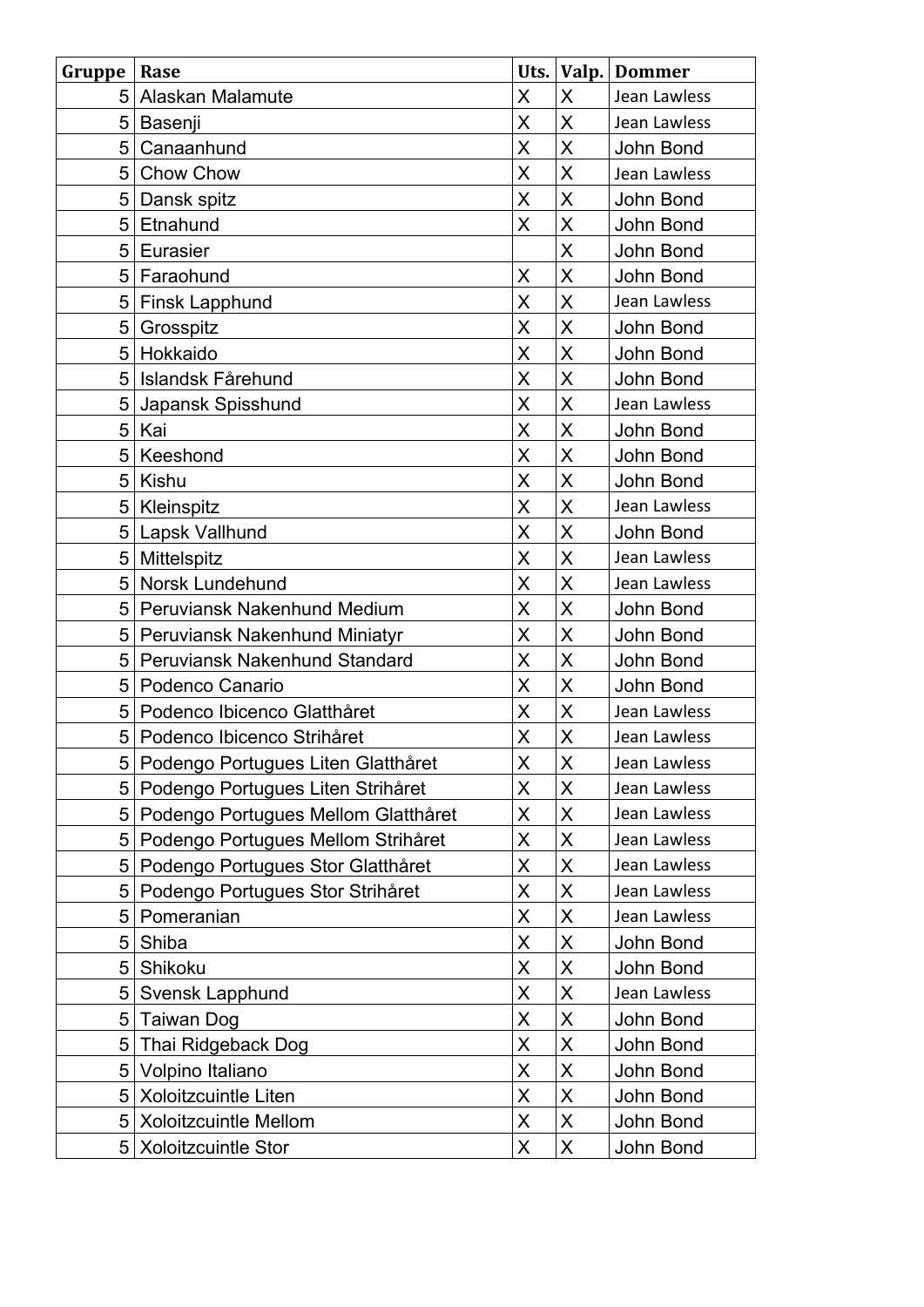| Gruppe | Rase                                | Uts. | Valp. | <b>Dommer</b>       |
|--------|-------------------------------------|------|-------|---------------------|
| 6      | Alpinsk Dachsbracke                 | X    | X     | <b>Paul Lawless</b> |
| 6      | <b>Amerikansk Foxhound</b>          | X    | X     | Paul Lawless        |
|        | 6 Basset Artesien Normand           | X    | X     | Paul Lawless        |
|        | 6 Basset Bleu De Gascogne           | X    | X     | <b>Paul Lawless</b> |
|        | 6 Basset Fauve De Bretagne          | X    | X     | Paul Lawless        |
| 6      | <b>Basset Hound</b>                 | X    | X     | Paul Lawless        |
| 6      | <b>Bayersk Viltsporhund</b>         | X    | X     | Paul Lawless        |
| 6      | Dalmatiner                          | X    | X     | Paul Lawless        |
| 6      | <b>Grand Basset Griffon Vendeen</b> | X    | X     | Paul Lawless        |
| 6      | <b>Grand Bleu De Gascogne</b>       | X    | X     | Paul Lawless        |
| 6      | Grand Griffon Vendéen               | X    | X     | Paul Lawless        |
| 6      | Griffon Bleu De Gascogne            | X    | X     | Paul Lawless        |
| 6      | <b>Griffon Fauve De Bretagne</b>    | X    | X     | Paul Lawless        |
| 6      | Hannoveransk Viltsporhund           | X    | X     | Paul Lawless        |
| 6      | Otterhound                          | X    | X     | Paul Lawless        |
| 6      | Petit Basset Griffon Vendeen        | X    | X     | Paul Lawless        |
| 6      | Petit Bleu De Gascogne              | X    | X     | Paul Lawless        |
| 6      | <b>Rhodesian Ridgeback</b>          | X    | X     | <b>Paul Lawless</b> |

| Gruppe         | Rase                               | Uts. | Valp. | <b>Dommer</b>       |
|----------------|------------------------------------|------|-------|---------------------|
| 7              | <b>Breton</b>                      |      | X     | <b>Paul Lawless</b> |
| 7              | Drentsche Patrijshond              | X    | X     | Paul Lawless        |
| 7              | Epagneul de saint-usuge            | X    | X     | Paul Lawless        |
| 7              | <b>Fransk Spaniel</b>              | X    | X     | Paul Lawless        |
|                | Fransk Vorstehhund Strih./korthals | X    | X     | <b>Paul Lawless</b> |
| 7              | <b>Gammel Dansk Hønsehund</b>      | X    | X     | <b>Paul Lawless</b> |
|                | Irsk Rød Og Hvit Setter            |      | X     | <b>Paul Lawless</b> |
| 7              | <b>Irsk Setter</b>                 |      | X     | Paul Lawless        |
| $\overline{7}$ | <b>Picard Spaniel</b>              | X    | X     | <b>Paul Lawless</b> |
| 7              | Pont-audemer Spaniel               | X    | X     | <b>Paul Lawless</b> |
| 7              | Slovakisk Vorstehhund Strihåret    |      | X     | Paul Lawless        |
|                | Stabijhoun                         | X    | X     | Paul Lawless        |
| $\overline{7}$ | Ungarsk Vizsla Korthåret           |      | X     | Paul Lawless        |
| 7              | Ungarsk Vizsla Strihåret           |      | X     | Paul Lawless        |
| $\overline{7}$ | Vorstehhund Korthåret              |      | X     | Paul Lawless        |
| $\overline{7}$ | Vorstehhund Langhåret              |      | X     | Paul Lawless        |
| 7              | Vorstehhund Stikkelhåret           | X    | X     | Paul Lawless        |
| $\overline{7}$ | Vorstehhund Strihåret              |      | X     | <b>Paul Lawless</b> |
| $\overline{7}$ | Weimaraner Korthåret               |      | X     | <b>Paul Lawless</b> |
|                | 7 Weimaraner Langhåret             |      | X     | Paul Lawless        |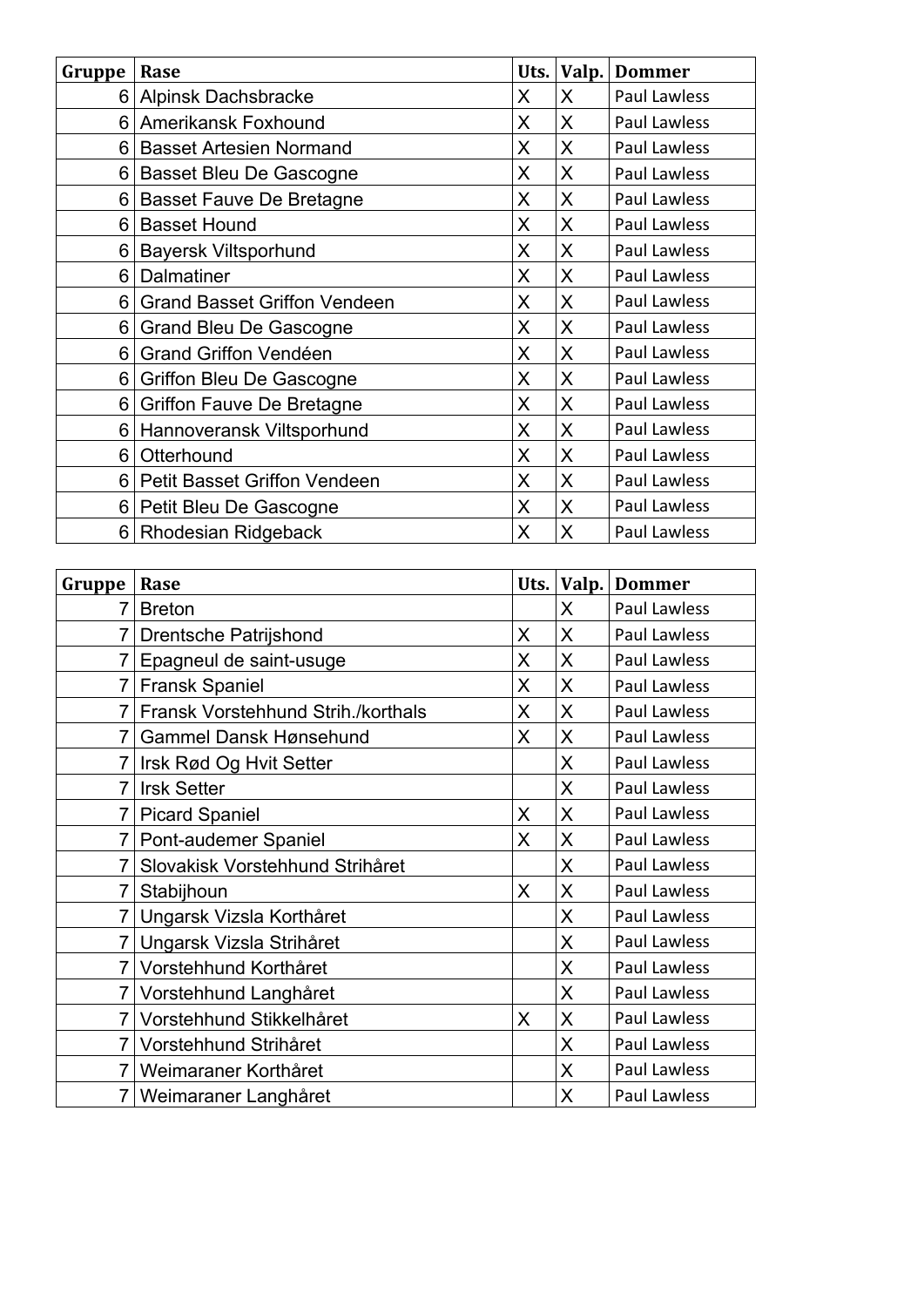| Gruppe | Rase                               | Uts. | Valp. | <b>Dommer</b>       |
|--------|------------------------------------|------|-------|---------------------|
| 8      | <b>Barbet</b>                      | X    | X     | Paul Lawless        |
|        | 8 Chesapeake Bay Retriever         |      | X     | Paul Lawless        |
| 8      | <b>Curly Coated Retriever</b>      |      | X     | <b>Paul Lawless</b> |
| 8      | <b>Flat Coated Retriever</b>       |      | X     | <b>Paul Lawless</b> |
| 8      | <b>Golden Retriever</b>            |      | X     | <b>Paul Lawless</b> |
|        | 8 Kooikerhund                      | X    | X     | Paul Lawless        |
| 8      | Labrador Retriever                 |      | X     | <b>Paul Lawless</b> |
| 8      | Lagotto Romagnolo                  | X    | X     | <b>Paul Lawless</b> |
| 8      | Nova Scotia Duck Tolling Retriever |      | X     | <b>Paul Lawless</b> |
|        | 8   Portugisisk Vannhund           |      | X     | Paul Lawless        |
| 8      | Wachtelhund                        | Χ    | X     | Paul Lawless        |
| 8      | Wetterhoun                         | X    | X     | <b>Paul Lawless</b> |

| Gruppe | Rase                                 | Uts. | Valp.              | <b>Dommer</b>       |
|--------|--------------------------------------|------|--------------------|---------------------|
| 9      | <b>Bichon Frisé</b>                  | X    | X                  | Paul Lawless        |
| 9      | <b>Bichon Havanais</b>               | X    | X                  | Paul Lawless        |
| 9      | <b>Bolognese</b>                     | X    | X                  | Paul Lawless        |
| 9      | <b>Boston Terrier</b>                | X    | X                  | Paul Lawless        |
| 9      | <b>Cavalier King Charles Spaniel</b> | X    | $\sf X$            | Paul Lawless        |
| 9      | Chihuahua Korthåret                  | X    | $\sf X$            | <b>Paul Lawless</b> |
| 9      | Chihuahua Langhåret                  | X    | X                  | <b>Paul Lawless</b> |
| 9      | <b>Chinese Crested</b>               | X    | X                  | <b>Paul Lawless</b> |
| 9      | <b>Chinese Crested Powder Puff</b>   | X    | $\sf X$            | Paul Lawless        |
| 9      | <b>Coton De Tulear</b>               | X    | $\sf X$            | Jasna Matejcic      |
| 9      | Dvergpuddel                          |      | X                  | Jasna Matejcic      |
| 9      | <b>Fransk Bulldog</b>                | X    | X                  | Paul Lawless        |
| 9      | <b>Griffon Belge</b>                 | X    | $\sf X$            | <b>Paul Lawless</b> |
| 9      | <b>Griffon Bruxellois</b>            | X    | $\sf X$            | Paul Lawless        |
| 9      | Japanese Chin                        | X    | X                  | Jasna Matjejcic     |
| 9      | <b>King Charles Spaniel</b>          | X    | X                  | Jasna Matjejcic     |
| 9      | Kromfohrländer                       | X    | $\sf X$            | Jasna Matjejcic     |
| 9      | Løwchen                              | X    | $\sf X$            | Jasna Matjejcic     |
| 9      | Malteser                             | X    | X                  | Jasna Matjejcic     |
| 9      | Mellompuddel                         |      | X                  | Jasna Matjejcic     |
| 9      | Papillon                             | X    | $\sf X$            | Jasna Matjejcic     |
| 9      | Pekingeser                           | X    | X                  | Jasna Matjejcic     |
| 9      | Petit Brabancon                      | X    | X                  | Jasna Matjejcic     |
| 9      | Phalène                              | X    | X                  | Jasna Matjejcic     |
| 9      | Prazsky Krysarik                     | X    | $\sf X$            | Jasna Matjejcic     |
| 9      | Russian Toy, Korthåret               | X    | X                  | Jasna Matjejcic     |
| 9      | Russian Toy, Langhåret               | X    | $\pmb{\mathsf{X}}$ | Jasna Matjejcic     |
| 9      | Russisk Tsvetnaya Bolonka            | X    | $\mathsf X$        | Jasna Matjejcic     |
| 9      | <b>Stor Puddel</b>                   |      | X                  | Jasna Matjejcic     |
| 9      | <b>Tibetansk Spaniel</b>             | X    | $\mathsf X$        | Paul Lawless        |
| 9      | <b>Tibetansk Terrier</b>             | X    | X                  | Paul Lawless        |